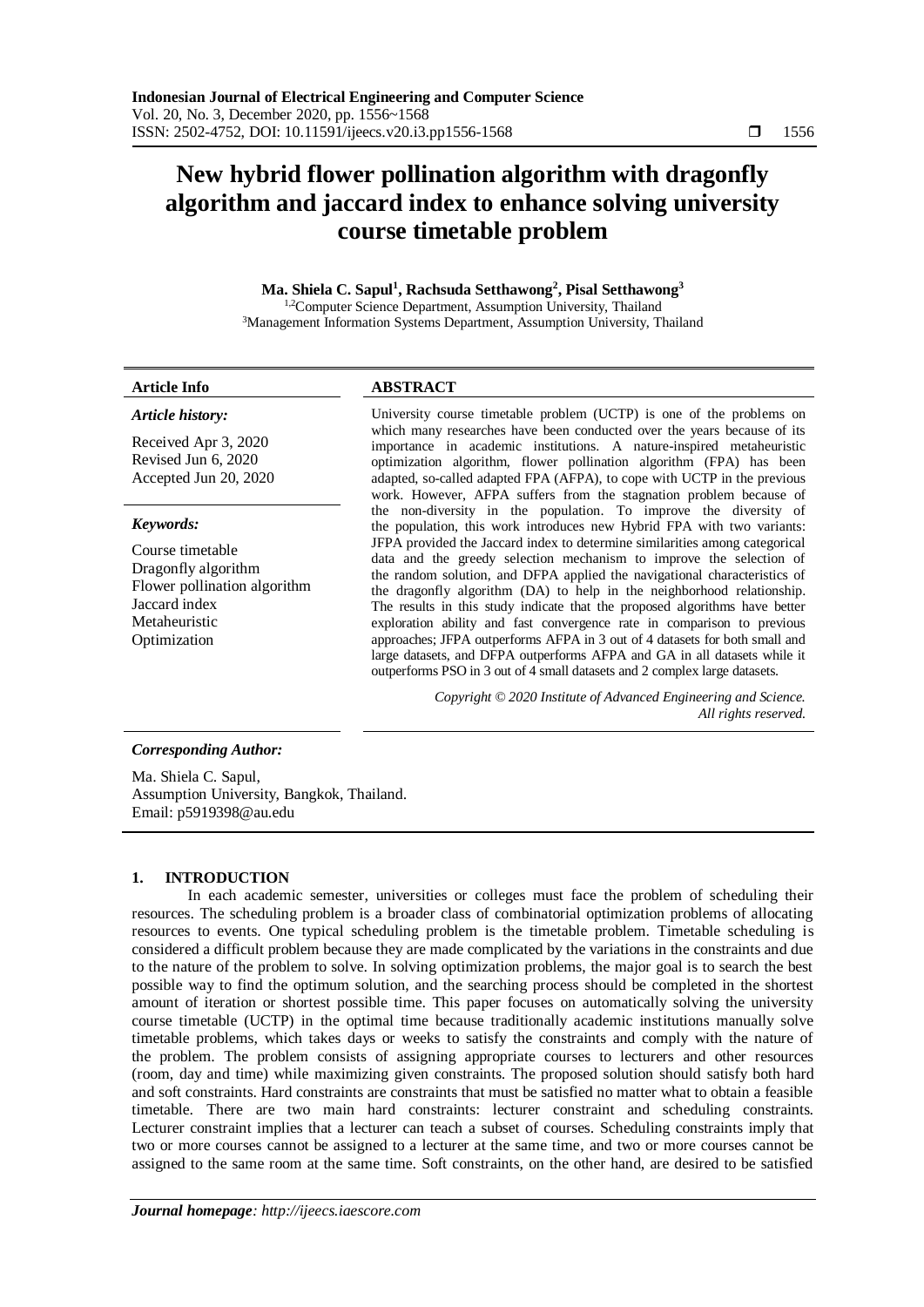only, but if done so, it does not stop the timetable from being a valid solution, such soft constraint included in this study is to include the minimum or maximum number of courses should be taken or the total number of teaching load assignments a lecturer is allowed.

The existing solution techniques for timetable problems range from the manual generation of a timetable [1] to metaheuristic algorithms. The manual generation of the timetable is tedious and time-consuming and it does not guarantee that an optimal course timetable has been generated. Meta-heuristic algorithms, on the other hand, can find good solutions with less computational effort compared with traditional techniques. Metaheuristic algorithms such as genetic algorithm (GA) and particle swarm optimization (PSO) have been reported to be able to solve many optimization problems. GA was first used for a timetabling problem in 1992 [2] and has been applied to various scheduling problems [3-6]. PSO has ties with genetic algorithm and evolutionary algorithms [7] and has been used also for solving the various timetabling problems [8-10]. FPA is another meta-heuristic algorithm introduced to solve general optimization problems like finding solutions for mathematical equations [11]. It has been formulated for multi-objective optimization applications by mimicking the pollination process of flowering plants [12]. It has enticed the interest of several researchers because of its characteristics; like it uses fewer parameters and has shown good results when applied to various optimization problems. In the survey study of [13], they found out that the number of parameters can affect the complexity of an algorithm. Another similar survey study on metaheuristic algorithms that have adopted a large number of parameters can be a disadvantage because it requires that the parameters used must be tuned for the optimal task [14].

FPA was originally designed to solve continuous optimization problems, by modifying the FPA; it is possible to solve a subset of the UCTP problem and promising results proves that FPA can be used effectively to solve a combinatorial problem like UCTP [15]. FPA also suffers from a lack of a good balance between exploration and exploitation optimization process which may lead to a non-diverse population. A lot of researchers have proposed various strategies to enhance FPA performance and its implementation to various optimization problems; a study on flexible job shop scheduling problems wherein the crossover operator of GA and tabu method are applied to enhance the search capability of FPA [16]. Another study shows that when FPA is combined with other algorithms, it can outperform the combined algorithm and can improve its speed and convergence rate [17]. Because the population size may affect the results of the generation of the population, mutation operators were introduced in FPA [18]. Another study that suggests that FPA's performance can be improved by introducing the clonal operator from the Clonal Selection Algorithm (CSA) and replacing the levy flight using the uniform random distribution to improve the global pollination process and continuous checking of the best solution can avoid being trapped in local optima [19]. In the survey study on metaheuristic algorithms [14] also concluded in their findings that applying a combination of two metaheuristics can improve another metaheuristic algorithm's performance. To the best of our investigation, the majority of the studies presented for solving optimization problems using FPA are applied to engineering and industry-related problems [20-23]. Despite the enhancements and related works on FPA mentioned in this study, FPA has certain limitations or issues: FPA cannot deal directly with combinatorial problems like UCTP, the exploration ability of FPA is dependent on the levy flight which can be aggressive and can cause large steps and a non-diverse population may lead to local optima and the parameter settings in an FPA may affect also the performance of the algorithm.

The main contribution of this paper is to design and develop two new hybrid flower pollination algorithms: JFPA and DFPA, which improve the performance of adapted-flower pollination (AFPA) algorithm [15] in solving the lecturer-course assignment problem and extend our work to solving university course timetable problem (UCTP). AFPA has demonstrated that FPA can be adapted to solve a combinatorial problem. However, according to our observation, AFPA has limitations. It suffers from a non-diverse population when the population is too similar that may result in a low convergence rate or being restrained to the local optima. Another possible cause of the lack of diversity in the population is the ineffectiveness of the parameter settings. To overcome the limitations of AFPA, the two hybrid FPA algorithms: JFPA and DFPA, which are capable of diversifying the population, are introduced. A similarity factor is proposed in JFPA to facilitate the searching process when comparing data. This factor helps control diversity by measuring the similarity and dissimilarity of two individual solutions in addition to traditional fitness value [24]. Since the individual genomes of UCTP are presented as a categorical data, we introduced a Jaccard index to find the similarities of categorical data. Therefore, JFPA takes into account not only the fitness of the individual solutions but also the diversity among them. To improve the selection of the random solution in the local pollination a selection factor is embedded also in JFPA. According to [25] algorithms diversity problem occurs if the algorithm's optimization process cannot balance between exploration and exploitation. A good balance between exploration and exploitation is another important criterion for the performance of the algorithm [14]. Another reason for a non-diverse population is that the parameter choice can influence the algorithm's performance [26]. To balance AFPA's exploration and exploitation process, the other proposed algorithm DFPA utilizes the navigational behavioral characteristics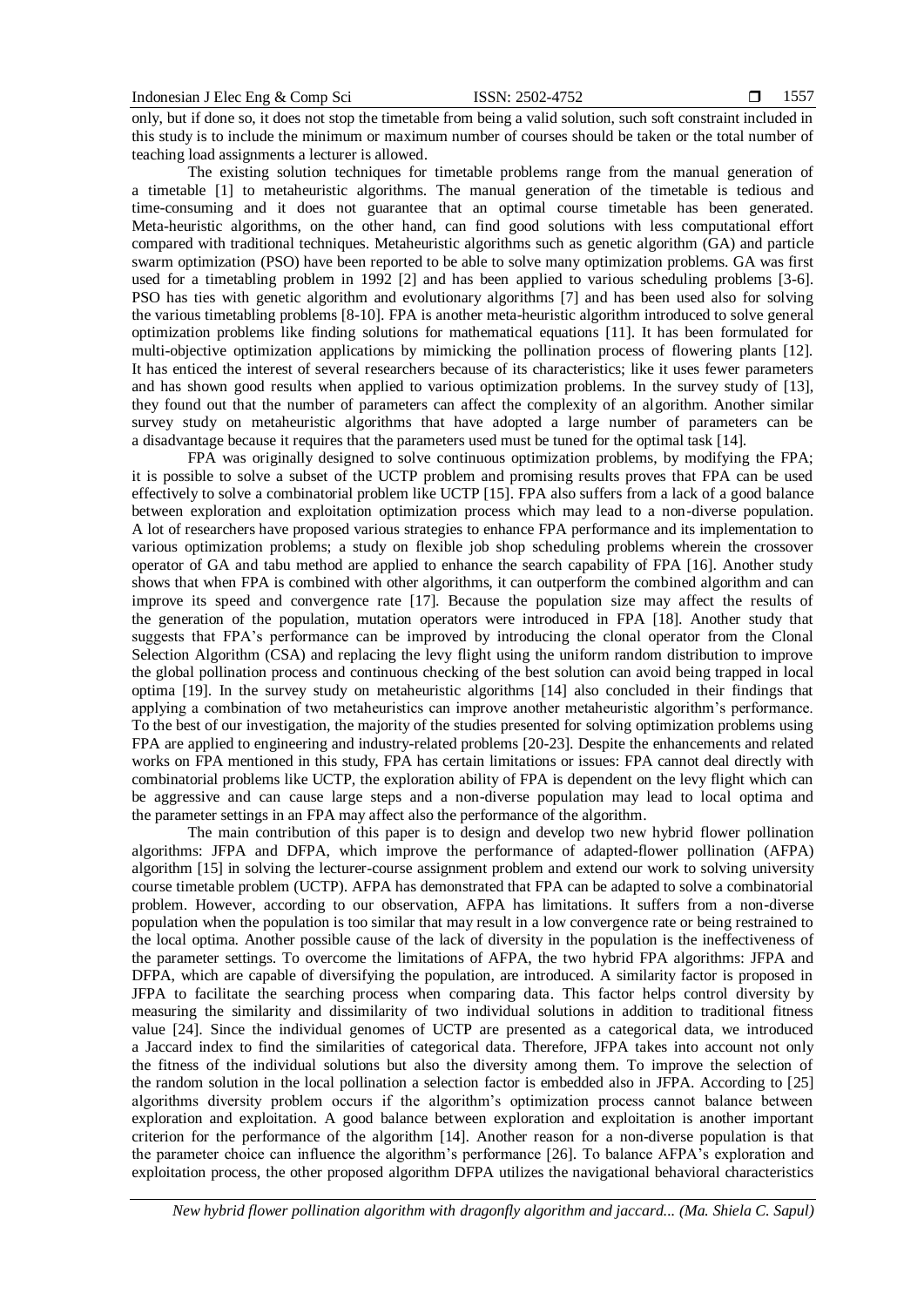of the Dragonfly algorithm that mimics the swarming behaviors of dragonflies, which are similar also to the exploration and exploitation phases of optimization [27-29].

# **2. RESEARCH METHOD**

# **2.1. The adapted FPA (AFPA)**

AFPA introduced in [13] aims to solve the lecturer-course assignment, which is considered as a combinatorial problem. It provided a discrete representation of the solution by defining the position of the flowers as a combinatorial set of resources assigned to an event. For the flower pollination process, it presents the redesigning of the step size or the scaling factor for updating the candidate solutions position. Also, it applies the GA operators to provide the flower constancy operators. The pseudocode of AFPA is given in Figure 1. In generating the initial population (line 1), the AFPA randomly assigns the resources to events like in the case of assigning courses to the lecturer and assigning room, day, and time to the course-lecturer assignment. Then, the algorithm utilizes the selection operator in getting the fittest flower solution  $(X_{best})$ , the current flower solution  $(X<sub>i</sub>')$ , and a random flower solution in the current iteration  $(X<sub>j</sub>)$ . Mutation (lines 10 and 22) and crossover (lines 12, 14, 16, 24, 26, and 28) operators of the GA are used as the flower constancy operators of AFPA.

| $\mathbf{1}$ | Initialize a population of $n$ flowers/pollen gametes with random solutions     |
|--------------|---------------------------------------------------------------------------------|
| 2            | Find the best solution $X_{best}$ in the initial population                     |
| 3            | Define a switch probability $p \in [0,1]$                                       |
| 4            | WHILE $(t < m$ axgeneration)                                                    |
| 5            | FOR $i=1:n$                                                                     |
| 6            | IF $(rand \leq p)$ THEN                                                         |
| 7            | DO global pollination                                                           |
| 8            | $\Delta_{gp} = f \nu(X_{best}) - f \nu(X_i)$                                    |
| 9            | IF $(\Delta_{qp}< pr_1)$ THEN                                                   |
| 10           | $X_i$ <sup>t+1</sup> =mutationOneClass $(X_i^t)$                                |
| 11           | ELSE IF $(\mathcal{A}_{gp}$ <pr2) td="" then<=""></pr2)>                        |
| 12           | $X_i$ <sup>t+1</sup> =crossOverHalfWorkload( $X_i$ <sup>t</sup> , $X_{best}$ )  |
| 13           | ELSE IF $(\mathcal{A}_{gp}$ <pr3) td="" then<=""></pr3)>                        |
| 14           | $X_i$ <sup>t+1</sup> =crossOverHalfnWorkload( $X_i$ <sup>t</sup> , $X_{best}$ ) |
| 15           | <b>ELSE</b>                                                                     |
| 16           | $X_i$ <sup>t+1</sup> =crossOvernWorkload( $X_i$ <sup>t</sup> , $X_{best}$ )     |
| 17           | <b>ENDIF</b>                                                                    |
| 18           | <b>ELSE</b>                                                                     |
| 19           | DO local pollination                                                            |
| 20           | $\Delta_{lp} = f \nu(X_i^t) - f \nu(X_i^t)$                                     |
| 21           | IF $(\Delta_p < pr_1)$ THEN                                                     |
| 22           | $X_i$ <sup>t+1</sup> =mutationOneClass $(X_i^t)$                                |
| 23           | ELSE IF $(\Delta_p < pr_2)$ THEN                                                |
| 24           | $X_i$ <sup>t+1</sup> =crossOverHalfWorkload( $X_i$ <sup>t</sup> , $X_j$ )       |
| 25           | ELSE IF $(\Delta_p < pr_3)$ THEN                                                |
| 26           | $X_i$ <sup>t+1</sup> =crossOverHalfnWorkload( $X_i$ <sup>t</sup> , $X_j$ )      |
| 27           | <b>ELSE</b>                                                                     |
| 28           | $X_i$ <sup>t+1</sup> =crossOvernWorkload( $X_i$ <sup>t</sup> , $X_j$ )          |
| 29           | <b>ENDIF</b>                                                                    |
| 30           | END IF                                                                          |
| 31           | IF $(fv(X_i t+1) > fv(X_i t))$ THEN                                             |
| 32           | $f_V(X_i^t) = f_V(X_i^{t+1})$                                                   |
| 33           | Find and update the best solution $X_{best}$                                    |
| 34           | <b>END FOR</b>                                                                  |
| 35           | <b>END WHILE</b>                                                                |

#### Figure 1. Pseudocode of AFPA

The random value *rand* and the switch probability *p* are used to control the switching between the global and local pollination process, and at the same time determine the flower constancy operation that the individual flower serves (line 6). The fitness value  $fv$  as shown in 1 is derived by getting the number of violations in satisfying the constraints for each solution; the anticipated result equal to 1.0 indicating an optimal solution in the population.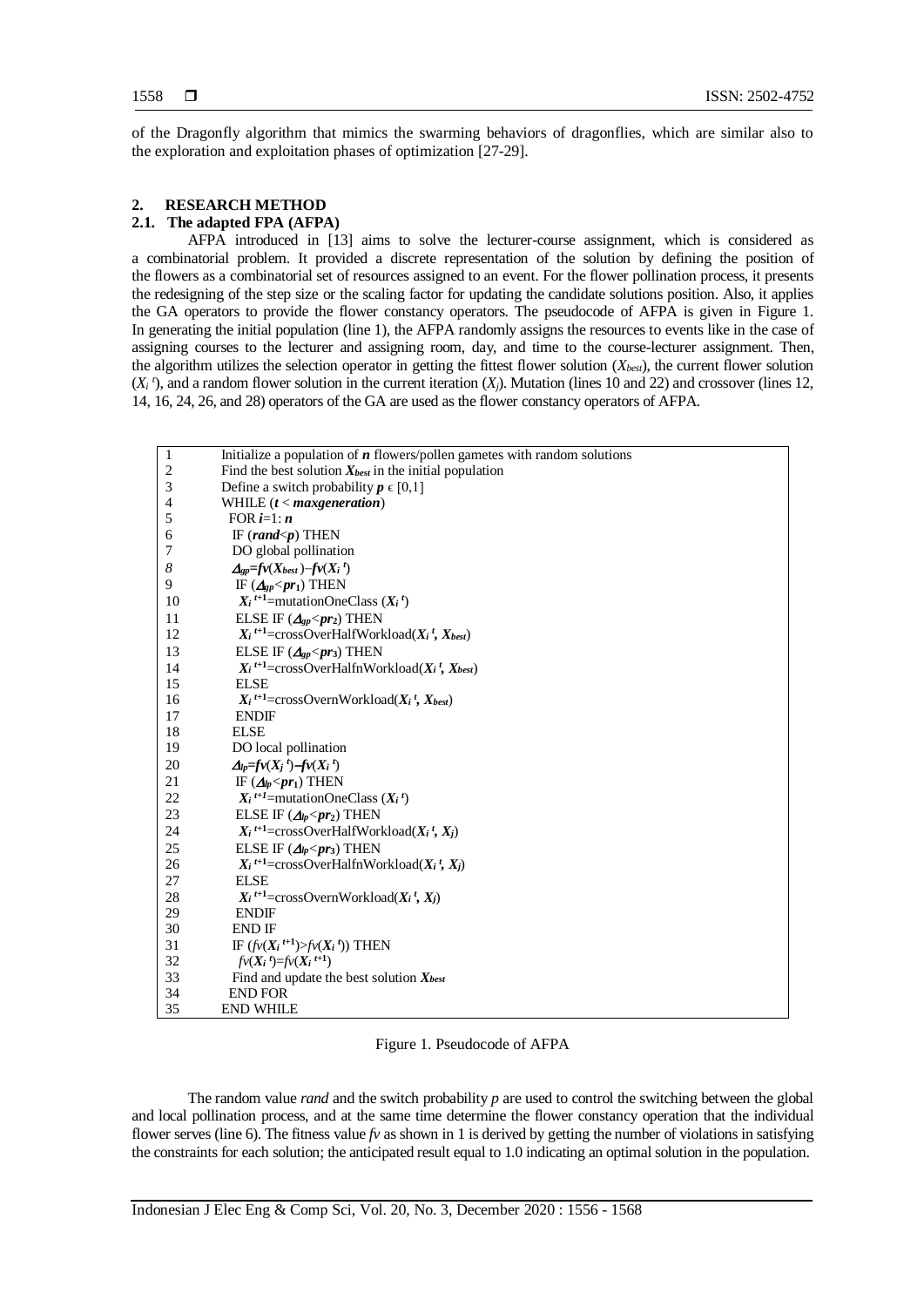| Indonesian J Elec Eng & Comp Sci                      | ISSN: 2502-4752 | 1559 |
|-------------------------------------------------------|-----------------|------|
| $f_V = (1.0 - (\frac{Section filter}{1}))$<br>tcourse |                 |      |

During global and local pollination, the step size for both pollination  $A_{\epsilon p}$  (line 8) *and*  $A_{\epsilon p}$  (line 20) is derived by getting the difference of the fitness values of two flower solutions; a set of parameters  $pr_1$ ,  $pr_2$ , and *pr*<sup>3</sup> are used to determine how AFPA will behave, in other words, selecting a GA operator for pollination. AFPA has some drawbacks in getting the algorithm stuck in local optima since the FPA has the weakness of having to use a diverse population; in particular, both local (line 19) and global processes (line 7) use the same scaling factor. To solve this diversity problem, we should provide a good balance between the global and local process during the search process.

### **2.2. Variations of FPA for UCTP**

To address the limitations of AFPA as discussed in the previous section, this work proposes two hybridizations of AFPA: hybrid AFPA with similarity index using Jaccard index and selection factor (JFPA) and hybrid AFPA with navigational characteristics of the dragonfly (DFPA). JFPA applies the Jaccard index as another scaling factor to enhance the local pollination process. Jaccard index provides the similarity measurement of the information contained for each flower solution. This scaling factor dictates how the local pollination will behave and this helps the pollination process the chance that flower solutions may have the best information to exchange. The selection factor helps improve the selection of the best random flower. The pseudocode of JFPA is given in Figure 2.

| 1<br>Initialize a population of $n$ flowers/pollen gametes with random solutions<br>Find the best solution $X_{best}$ in the initial population<br>2<br>3<br>Define a switch probability $p \in [0,1]$<br>WHILE (t <maxgeneration)<br><math>\overline{4}</math><br/>5<br/>FOR <math>i=1:n</math><br/>IF <math>(rand &lt; p)</math> THEN<br/>6<br/>7<br/>DO global pollination<br/>8<br/><math>\Delta_{gp} = f \nu(X_{best}) - f \nu(X_i)^t</math><br/>9<br/>IF <math>(A_{gp} \leq pr)</math> THEN<br/><math>X_i</math><sup>t+1</sup>=mutationOneClass(<math>X_i</math><sup>t</sup>)<br/>10<br/>11<br/><b>ELSE</b><br/><math>X_i</math><sup>t+1</sup>=crossOverHalfWorkload(<math>X_i</math><sup>t</sup>, <math>X_{best}</math>)<br/>12<br/>13<br/><b>ENDIF</b><br/>14<br/><b>ELSE</b><br/>DO local pollination<br/>15<br/>Randomly choose <math>X_j</math> using the selection factor<br/>16<br/><math>\Delta_{lp} = sf(X_j, X_i)</math> // using Eq. 2<br/>17<br/>IF <math>(\Delta_p &gt; sim_t h)</math> THEN<br/>18<br/><math>X_i</math><sup>t+1</sup>=mutationOneClass <math>(X_i)</math><sup>t</sup>)<br/>19<br/>20<br/><b>ELSE</b><br/><math>X_i</math><sup>t+1</sup>=crossOverHalfWorkload(<math>X_i</math><sup>t</sup>, <math>X_i</math>)<br/>21<br/>22<br/><b>ENDIF</b><br/>23<br/><b>END IF</b><br/>IF <math>(fv(X_i t^{+1})&gt;fv(X_i t))</math> THEN<br/>24<br/><math>fv(X_i^t) = fv(X_i^{t+1})</math><br/>25<br/>Find and update the best solution <math>X_{best}</math><br/>26<br/>27<br/><b>END FOR</b><br/><b>END WHILE</b><br/>28</maxgeneration)<br> |  |  |
|------------------------------------------------------------------------------------------------------------------------------------------------------------------------------------------------------------------------------------------------------------------------------------------------------------------------------------------------------------------------------------------------------------------------------------------------------------------------------------------------------------------------------------------------------------------------------------------------------------------------------------------------------------------------------------------------------------------------------------------------------------------------------------------------------------------------------------------------------------------------------------------------------------------------------------------------------------------------------------------------------------------------------------------------------------------------------------------------------------------------------------------------------------------------------------------------------------------------------------------------------------------------------------------------------------------------------------------------------------------------------------------------------------------------------------------------------------------------------------------------------------------------------------------------------------------------|--|--|
|                                                                                                                                                                                                                                                                                                                                                                                                                                                                                                                                                                                                                                                                                                                                                                                                                                                                                                                                                                                                                                                                                                                                                                                                                                                                                                                                                                                                                                                                                                                                                                        |  |  |
|                                                                                                                                                                                                                                                                                                                                                                                                                                                                                                                                                                                                                                                                                                                                                                                                                                                                                                                                                                                                                                                                                                                                                                                                                                                                                                                                                                                                                                                                                                                                                                        |  |  |
|                                                                                                                                                                                                                                                                                                                                                                                                                                                                                                                                                                                                                                                                                                                                                                                                                                                                                                                                                                                                                                                                                                                                                                                                                                                                                                                                                                                                                                                                                                                                                                        |  |  |
|                                                                                                                                                                                                                                                                                                                                                                                                                                                                                                                                                                                                                                                                                                                                                                                                                                                                                                                                                                                                                                                                                                                                                                                                                                                                                                                                                                                                                                                                                                                                                                        |  |  |
|                                                                                                                                                                                                                                                                                                                                                                                                                                                                                                                                                                                                                                                                                                                                                                                                                                                                                                                                                                                                                                                                                                                                                                                                                                                                                                                                                                                                                                                                                                                                                                        |  |  |
|                                                                                                                                                                                                                                                                                                                                                                                                                                                                                                                                                                                                                                                                                                                                                                                                                                                                                                                                                                                                                                                                                                                                                                                                                                                                                                                                                                                                                                                                                                                                                                        |  |  |
|                                                                                                                                                                                                                                                                                                                                                                                                                                                                                                                                                                                                                                                                                                                                                                                                                                                                                                                                                                                                                                                                                                                                                                                                                                                                                                                                                                                                                                                                                                                                                                        |  |  |
|                                                                                                                                                                                                                                                                                                                                                                                                                                                                                                                                                                                                                                                                                                                                                                                                                                                                                                                                                                                                                                                                                                                                                                                                                                                                                                                                                                                                                                                                                                                                                                        |  |  |
|                                                                                                                                                                                                                                                                                                                                                                                                                                                                                                                                                                                                                                                                                                                                                                                                                                                                                                                                                                                                                                                                                                                                                                                                                                                                                                                                                                                                                                                                                                                                                                        |  |  |
|                                                                                                                                                                                                                                                                                                                                                                                                                                                                                                                                                                                                                                                                                                                                                                                                                                                                                                                                                                                                                                                                                                                                                                                                                                                                                                                                                                                                                                                                                                                                                                        |  |  |
|                                                                                                                                                                                                                                                                                                                                                                                                                                                                                                                                                                                                                                                                                                                                                                                                                                                                                                                                                                                                                                                                                                                                                                                                                                                                                                                                                                                                                                                                                                                                                                        |  |  |
|                                                                                                                                                                                                                                                                                                                                                                                                                                                                                                                                                                                                                                                                                                                                                                                                                                                                                                                                                                                                                                                                                                                                                                                                                                                                                                                                                                                                                                                                                                                                                                        |  |  |
|                                                                                                                                                                                                                                                                                                                                                                                                                                                                                                                                                                                                                                                                                                                                                                                                                                                                                                                                                                                                                                                                                                                                                                                                                                                                                                                                                                                                                                                                                                                                                                        |  |  |
|                                                                                                                                                                                                                                                                                                                                                                                                                                                                                                                                                                                                                                                                                                                                                                                                                                                                                                                                                                                                                                                                                                                                                                                                                                                                                                                                                                                                                                                                                                                                                                        |  |  |
|                                                                                                                                                                                                                                                                                                                                                                                                                                                                                                                                                                                                                                                                                                                                                                                                                                                                                                                                                                                                                                                                                                                                                                                                                                                                                                                                                                                                                                                                                                                                                                        |  |  |
|                                                                                                                                                                                                                                                                                                                                                                                                                                                                                                                                                                                                                                                                                                                                                                                                                                                                                                                                                                                                                                                                                                                                                                                                                                                                                                                                                                                                                                                                                                                                                                        |  |  |
|                                                                                                                                                                                                                                                                                                                                                                                                                                                                                                                                                                                                                                                                                                                                                                                                                                                                                                                                                                                                                                                                                                                                                                                                                                                                                                                                                                                                                                                                                                                                                                        |  |  |
|                                                                                                                                                                                                                                                                                                                                                                                                                                                                                                                                                                                                                                                                                                                                                                                                                                                                                                                                                                                                                                                                                                                                                                                                                                                                                                                                                                                                                                                                                                                                                                        |  |  |
|                                                                                                                                                                                                                                                                                                                                                                                                                                                                                                                                                                                                                                                                                                                                                                                                                                                                                                                                                                                                                                                                                                                                                                                                                                                                                                                                                                                                                                                                                                                                                                        |  |  |
|                                                                                                                                                                                                                                                                                                                                                                                                                                                                                                                                                                                                                                                                                                                                                                                                                                                                                                                                                                                                                                                                                                                                                                                                                                                                                                                                                                                                                                                                                                                                                                        |  |  |
|                                                                                                                                                                                                                                                                                                                                                                                                                                                                                                                                                                                                                                                                                                                                                                                                                                                                                                                                                                                                                                                                                                                                                                                                                                                                                                                                                                                                                                                                                                                                                                        |  |  |
|                                                                                                                                                                                                                                                                                                                                                                                                                                                                                                                                                                                                                                                                                                                                                                                                                                                                                                                                                                                                                                                                                                                                                                                                                                                                                                                                                                                                                                                                                                                                                                        |  |  |
|                                                                                                                                                                                                                                                                                                                                                                                                                                                                                                                                                                                                                                                                                                                                                                                                                                                                                                                                                                                                                                                                                                                                                                                                                                                                                                                                                                                                                                                                                                                                                                        |  |  |
|                                                                                                                                                                                                                                                                                                                                                                                                                                                                                                                                                                                                                                                                                                                                                                                                                                                                                                                                                                                                                                                                                                                                                                                                                                                                                                                                                                                                                                                                                                                                                                        |  |  |
|                                                                                                                                                                                                                                                                                                                                                                                                                                                                                                                                                                                                                                                                                                                                                                                                                                                                                                                                                                                                                                                                                                                                                                                                                                                                                                                                                                                                                                                                                                                                                                        |  |  |
|                                                                                                                                                                                                                                                                                                                                                                                                                                                                                                                                                                                                                                                                                                                                                                                                                                                                                                                                                                                                                                                                                                                                                                                                                                                                                                                                                                                                                                                                                                                                                                        |  |  |
|                                                                                                                                                                                                                                                                                                                                                                                                                                                                                                                                                                                                                                                                                                                                                                                                                                                                                                                                                                                                                                                                                                                                                                                                                                                                                                                                                                                                                                                                                                                                                                        |  |  |
|                                                                                                                                                                                                                                                                                                                                                                                                                                                                                                                                                                                                                                                                                                                                                                                                                                                                                                                                                                                                                                                                                                                                                                                                                                                                                                                                                                                                                                                                                                                                                                        |  |  |

#### Figure 2. Pseudocode of JFPA

During global and local pollination, the  $A_{gp}$  and  $A_p$  are used to derive the step size of the pollination;  $\Delta_{gp}$  uses the fitness value to determine the step size of the pollination (line 8), and  $\Delta_{lp}$  uses the similarity factor to determine the step size of the pollination (line 17). The similarity factor *sf* is defined in (2).

$$
sf = \frac{d}{(b+c+d)},\tag{2}
$$

*New hybrid flower pollination algorithm with dragonfly algorithm and jaccard... (Ma. Shiela C. Sapul)*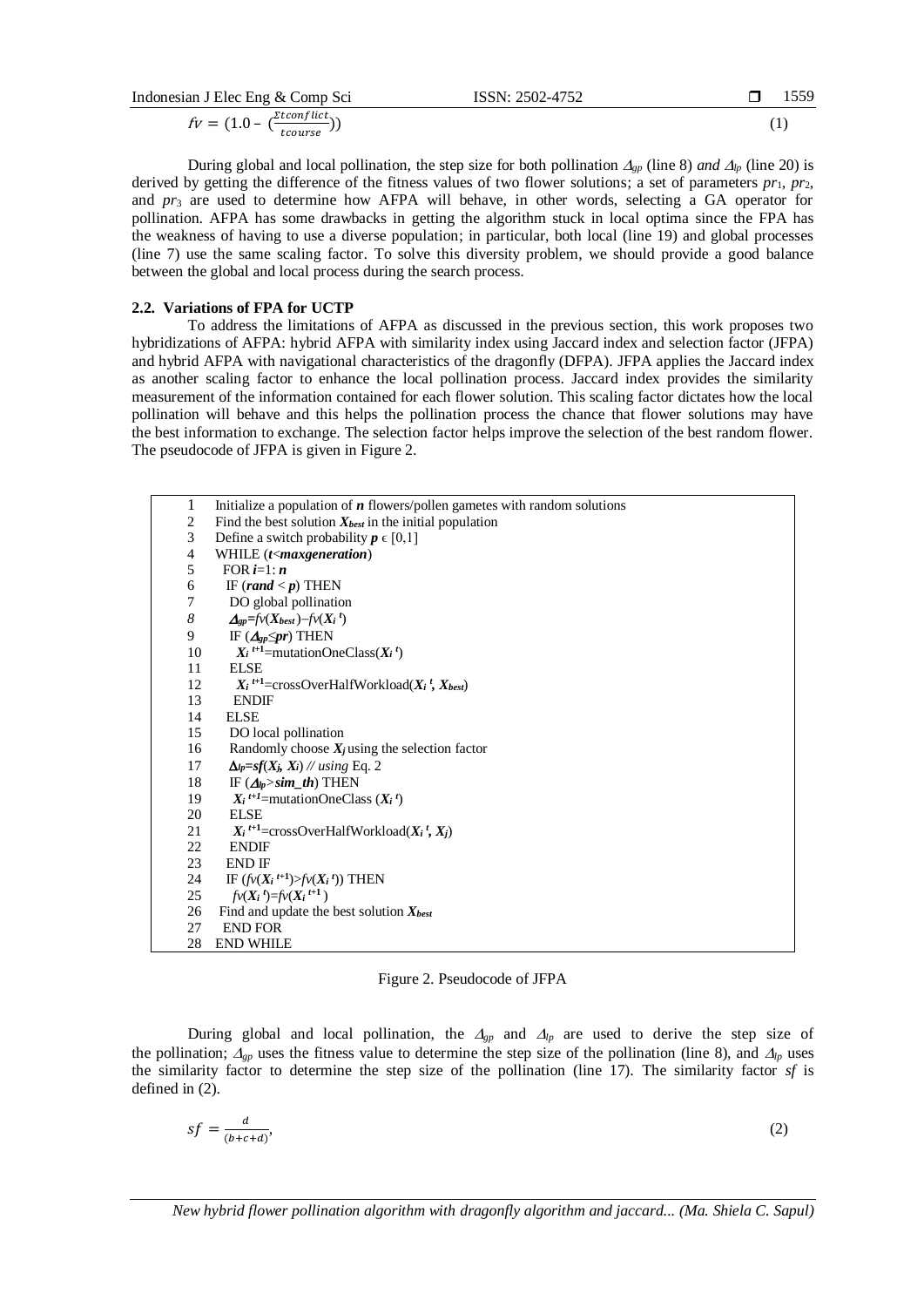where *d* are those instances where  $X_i$  and  $X_i$  both have a value of 1, *b* are those instances where the attribute of  $X_i$  is 0 and the attribute of  $X_i$  is 1 and *c* are those instances when the attribute of  $X_i$  is 1 and the attribute of  $X_i$  is 0. Also, the parameters *pr* and *sim* th are used to select a GA operator (swap mutation or a crossover) for pollination. It should be noted that JFPA excludes some operators of AFPA: crossOverHalfnWorkload() and crossOvernWorkload() because based on the experimental results observed, these operators do not help a lot in providing a diverse population.

For DFPA, neighborhood selection is important because it will improve search efficiency and increase population diversity. To accomplish this DFPA embeds the DA's navigational behavior with FPA and also divides the population into a set of subpopulations by finding the similarity between all solutions to distribute the solutions into different neighbors. As shown in Figure 3, the algorithm initially finds the similarity of the solutions to create or update the radius of the clusters or neighbors (lines 7 and 8). During global and local pollination, the update of the new flower solution  $X_i$ <sup> $t+1$ </sup> depends on the neighborhood relationship of  $X_i$ . If  $X_i$  has neighbors, then both the direction  $\Delta X$ , and the position of  $X_i$  are updated (lines 14 and 21). Otherwise, only the position is updated.

| $\mathbf{1}$ | Initialize a population of $n$ flowers/pollen gametes with random solutions               |
|--------------|-------------------------------------------------------------------------------------------|
| 2            | Find the best solution $X_{best}$ in the initial population                               |
| 3            | Define a switch probability $p \in [0,1]$                                                 |
| 4            | Determine how many clusters $C_n$                                                         |
| 5            | WHILE (t <maxgeneration)< td=""></maxgeneration)<>                                        |
| 6            | Randomly select the vector or center point for each cluster $C_1, C_2, , C_n$             |
| 7            | Determine the similarity values $s\nu(X_i)$ in $C_1, C_2, , C_n$                          |
| 8            | Update the neighboring radius by assign $X_i$ to a cluster $C_i$                          |
| 9            | Determine the $X_{best}$ , $X_{worst}$ , $X_{flowbest}$                                   |
| 10           | FOR $i=1:n$                                                                               |
| 11           | IF (rand $\langle p \rangle$ THEN                                                         |
| 12           | DO global pollination                                                                     |
| 13           | IF the $X_i$ has at least one neighbor                                                    |
| 14           | Update $\Delta X_i$ <sup>t+1</sup> and $X_i$ <sup>t+1</sup> //using 8 and 9, respectively |
| 15           | <b>ELSE</b>                                                                               |
| 16           | $X_i$ <sup>t+1</sup> =mutationOneClass $(X_i)$ <sup>t</sup> )                             |
| 17           | <b>END IF</b>                                                                             |
| 18           | <b>ELSE</b>                                                                               |
| 19           | DO local pollination                                                                      |
| 20           | IF the $X_i$ has at least one neighbor                                                    |
| 21           | Update $\Delta X_i$ <sup>t+1</sup> and $X_i$ <sup>t+1</sup> //using 8 and 9, respectively |
| 22           | <b>ELSE</b>                                                                               |
| 23           | $X_i$ <sup>t+1</sup> = mutationOneClass $(X_i^t)$                                         |
| 24           | <b>END IF</b>                                                                             |
| 25           | <b>END IF</b>                                                                             |
| 26           | IF $(fv(X_i t+1) > fv(X_i t))$ THEN                                                       |
| 27           | $f_V(X_i^t) = f_V(X_i^{t+1})$                                                             |
| 28           | <b>END FOR</b>                                                                            |
| 29           | <b>END WHILE</b>                                                                          |

Figure 3. Pseudocode of DFPA

Due to space limitation, we do not provide the traditional operators of DA, but it can be referred to in [27]. Dragonfly Algorithm (DA) updates the direction and position of the individual flowers depends on five navigational behavioral characteristics of the dragonflies: separation *S*, alignment *A*, cohesion *C*, attraction *F*, and destruction *E* as determined in 3–7, respectively. The Separation *S* operator provides collision avoidance of the solutions found in the neighbor, and each neighbor avoids colliding with others in the neighborhood by determining the similarity of their solutions. This operation will be repeated between  $X_i$ and its entire neighbor  $X_i$ . If similarity value  $s\nu(X_i, X_j)$  is greater than 0.5, then perform the 3.

S = crossoverHalfWorkloadSwap ( $X_i, X_j$ 

 $),$  (3)

where crossoverHalfWorkloadSwap( $X_i$ ,  $X_i$ ) selects randomly half of the genomes from the workload from  $X_i$ 's neighbor  $X_i$  and if they are found in  $X_i$ , then they are swapped. 4 provides the Alignment *A* operator to ensure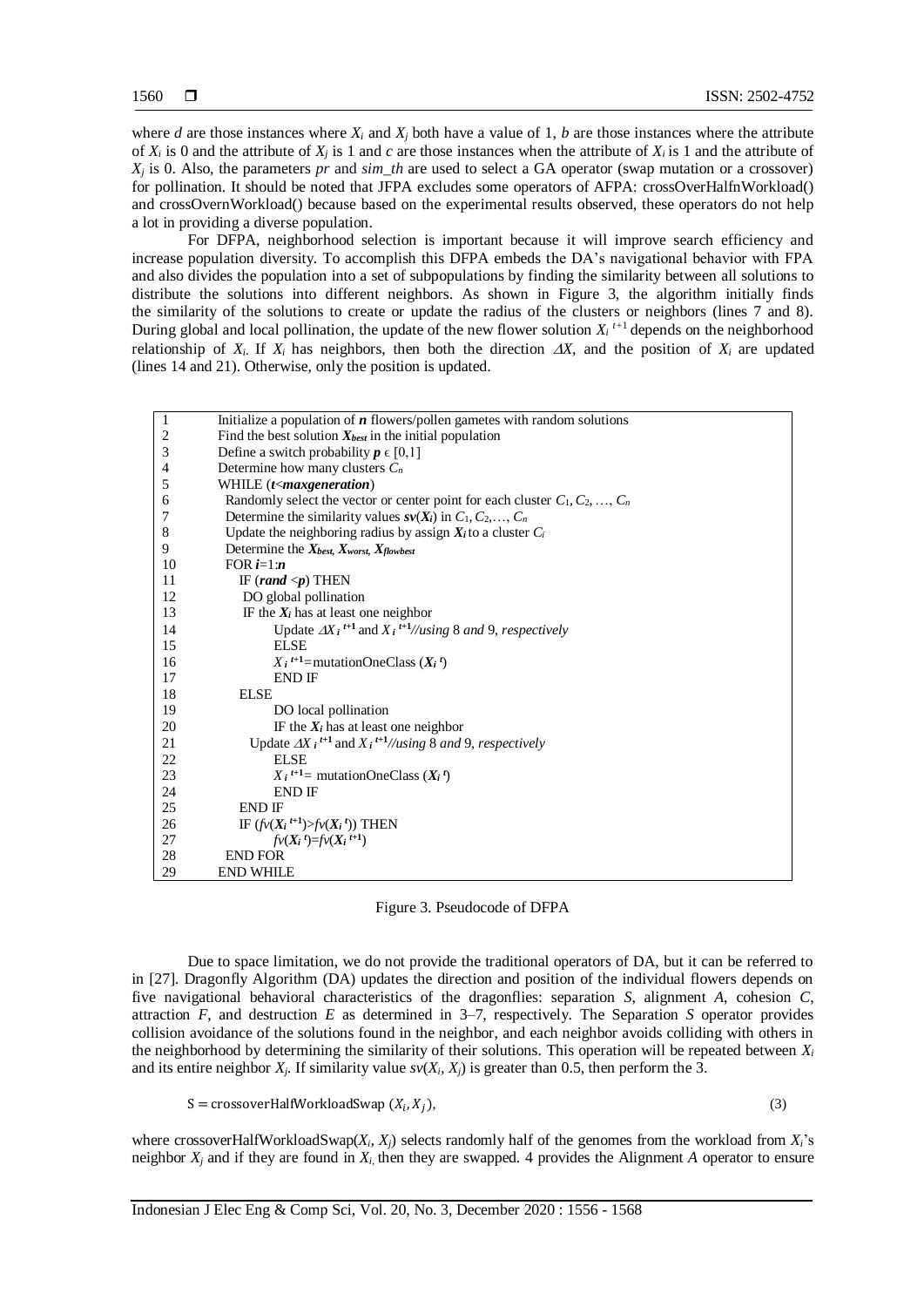| Indonesian J Elec Eng & Comp Sci                                                                                                                                                                                              | ISSN: 2502-4752 | $\Box$ 1561 |
|-------------------------------------------------------------------------------------------------------------------------------------------------------------------------------------------------------------------------------|-----------------|-------------|
| $A$ , and the state and the state of the state of the state of the state of the state of the state of the state of the state of the state of the state of the state of the state of the state of the state of the state of th |                 |             |

that solutions are moving towards the same best flower solution in the neighborhood, wherein the information from the best flower  $X_{flowbest}$  in the current cluster is shared with the current flower  $X_i$  of the same cluster.

 $A = \text{crossoverHalfWorkloadA}(X_i, X_{flowbest})$ )**,** (4)

where crossoverHalfWorkloadA(*Xi, Xflowbest*) selects randomly half of the genomes from the workload from the best solution  $X_{\text{flowbest}}$  in the neighborhood and locates the occurrence in  $X_i$  and replace half of the genomes at the same random position as indicated in *Xflowbest*. 5 provides the Cohesion *C* operator, it maintains a form of neighborhood, all the solutions in the same neighborhood exchange information.

$$
C = \text{crossoverHalfWorkload}(X_i, X_j),\tag{5}
$$

where the crossoverHalfWorkloadC( $X_i$ ,  $\bar{X}_i$ ) selects randomly half of the genomes from the workload from the neighborhood  $X_i$  and locate the occurrence in  $X_i$  and replaces half of the genomes at the same random position as indicated in *Xj*. 6 provides the Attraction *F* operator *crossover,* ensures that the current flower solution  $X_i$  tends to move towards the food source or the best flower  $X_{best}$  in the entire population by exchanging information from the best flower in the entire population.

$$
F = \text{crossoverHalfWorkload}F(X_i, X_{best}),\tag{6}
$$

where crossoverHalfWorkloadF( $X_i$ ,  $X_{best}$ ) selects randomly half of the genomes from the workload from the best flower  $X_{best}$  in the population and locate the occurrence in  $X_i$  and replaces half of the genomes at the same random position as indicated in *Xbest* 7 provides the Destruction *D* operator; it ensures that the current flower solution is kept away from the worst solution.

$$
D = \text{crossoverHalfWorkloadRandomSwap}(X_i, X_{worst}),\tag{7}
$$

where crossoverHalfWorkloadRandomSwap(*Xi, Xworst*) selects randomly half of the genomes from the workload from the worst solution  $X_{worst}$  in the population and if they are found in  $X_i$  then they are swapped by selecting a new random genome in  $X_i$ . During the global and local pollination, the  $\Delta X$  serves as step vector for modifying direction of the flower solutions as shown in 8, and the new position of  $X_i$  of the flowers can be derived in 9.

$$
\Delta X_i^{t+1} = S_i + A_i + C_i + F_i + E_i \tag{8}
$$

$$
X_i^{t+1} = X_i + \Delta X_i^{t+1} \tag{9}
$$

### **3. RESULTS AND ANALYSIS**

To assess the performance of the proposed improvements of FPA, we compared the results with other meta-heuristic algorithms: Genetic Algorithm (GA) and Particle Swarm Optimization (PSO). The performance of the algorithms was examined concerning different levels of constraint complexity from low to high. We provided four sets of constraints with complexity equal 10%, 30%, 50%, and 60% for the lecturer-course assignment, respectively; the lower the complexity of the problem was, the higher the percentage of feasible courses that a lecturer could teach to. The dataset consists of two categories: one for small scale sample size (60 courses offered in a semester, 15 lecturers), and another one for large scale sample size (200 courses offered in a semester, 50 lecturers), and a set of constraints. For each test, the maximum iteration numbers were set to 1000 and 3000, respectively; the numbers of population *n* were set to 10, 50 and 100, respectively. The results are evaluated in terms of the following: fitness value, max generations or iterations, how the sizes of the datasets affect the performance of the algorithm, how the population can affect the performance in terms of complexity, and how the complexity constraint can affect the behavior of the algorithm.

Tables 1 and 2 summarize the convergence rate of the 3 benchmarked algorithms: GA, PSO, and AFPA, and the two proposed algorithms: JFPA and DFPA. It should be noted that the numbers listed in Tables 1 and 2 are the maximum fitness value *(fv*) generated at the corresponding iteration (*gen)*. The results that are optimal for each test case are highlighted in bold to help display the best approach. Experiment results in Tables 1 and 2 shows that DFPA tends to find the optimal solution faster than the benchmarked algorithms and of the other proposed algorithm JFPA at higher complexity. We further perform the detailed analysis and comparison of the 4 algorithms: PSO, AFPA, JFPA, and DFPA as depicted in Figure 4 to 23. It is remarked that the experimental results of GA are excluded from the analysis and comparison because it does not reach the global optimal value  $(r=1.0)$ .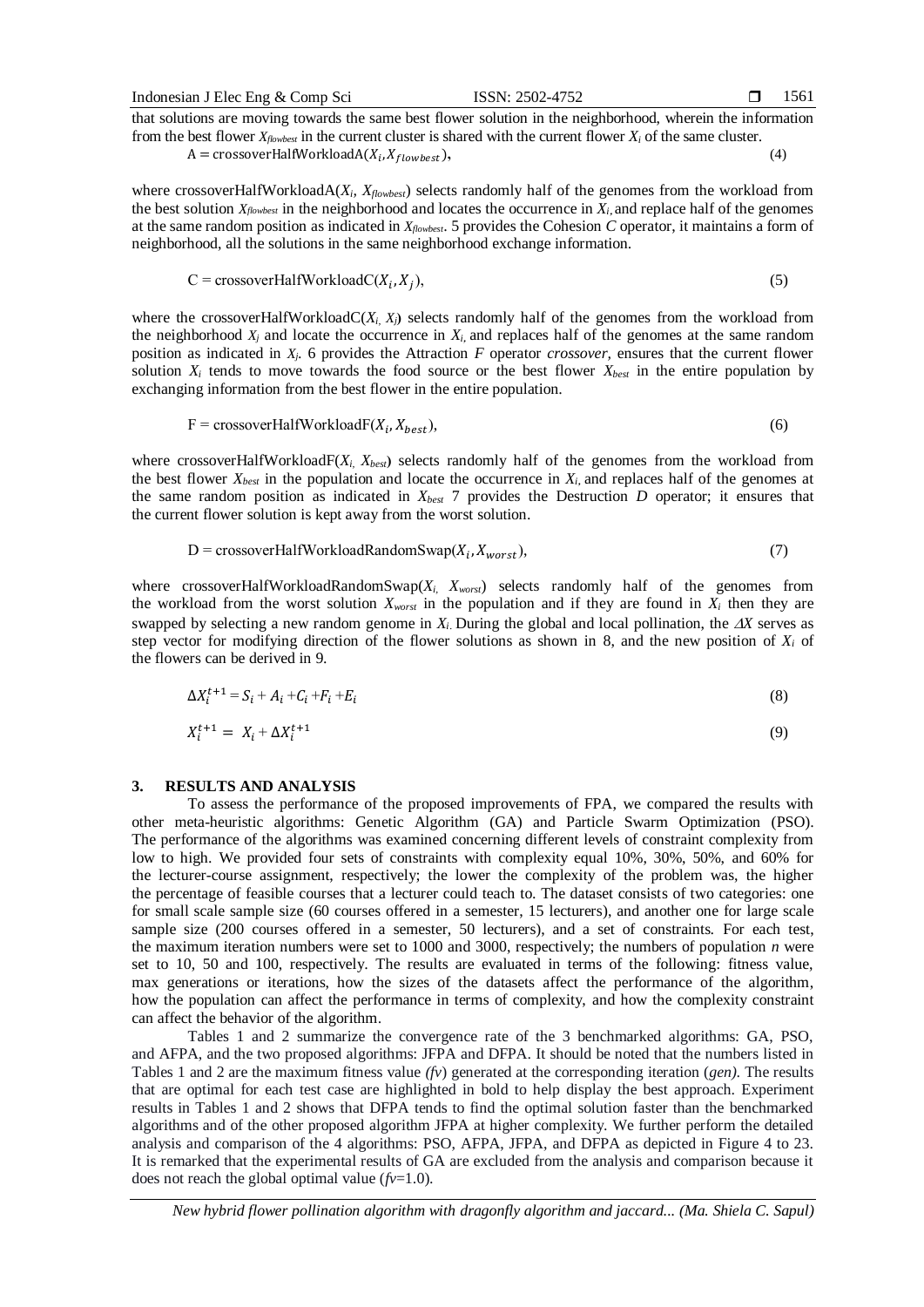| Table 1. Summary of fitness value and generation number (small scale dataset) |            |       |     |         |            |         |      |         |             |         |             |  |
|-------------------------------------------------------------------------------|------------|-------|-----|---------|------------|---------|------|---------|-------------|---------|-------------|--|
| Pop                                                                           | Complexity |       | GA  |         | <b>PSO</b> |         | AFPA |         | <b>JFPA</b> |         | <b>DFPA</b> |  |
| Size                                                                          | Level      | $F_V$ | Gen | $F_{V}$ | Gen        | $F_{V}$ | Gen  | $F_{V}$ | Gen         | $F_{V}$ | Gen         |  |
|                                                                               | 10         | 1.00  | 707 | 1.0     | 18         | 1.00    | 22   | 1.0     | 23          | 1.0     | 14          |  |
| 10                                                                            | 30         | 0.88  | 199 | 1.0     | 52         | 1.00    | 175  | 1.0     | 110         | 1.0     | 56          |  |
|                                                                               | 50         | 0.70  | 860 | 1.0     | 332        | 1.00    | 360  | 1.0     | 335         | 1.0     | 191         |  |
|                                                                               | 60         | 0.58  | 979 | 1.0     | 632        | 1.00    | 932  | 1.0     | 554         | 1.0     | 587         |  |
|                                                                               | 10         | 1.00  | 117 | 1.0     | 2          | 1.00    | 4    | 1.0     | 4           | 1.0     | 2           |  |
| 50                                                                            | 30         | 0.90  | 121 | 1.0     | 40         | 1.00    | 122  | 1.0     | 63          | 1.0     | 42          |  |
|                                                                               | 50         | 0.73  | 115 | 1.0     | 295        | 1.00    | 210  | 1.0     | 299         | 1.0     | 147         |  |
|                                                                               | 60         | 0.62  | 129 | 1.0     | 497        | 1.00    | 506  | 1.0     | 356         | 1.0     | 293         |  |
|                                                                               | 10         | 1.00  | 53  | 1.0     |            | 1.00    | 2    | 1.0     | 1           | 1.0     | 1           |  |
| 100                                                                           | 30         | 0.93  | 789 | 1.0     | 19         | 1.00    | 52   | 1.0     | 52          | 1.0     | 34          |  |
|                                                                               | 50         | 0.77  | 316 | 1.0     | 154        | 1.00    | 199  | 1.0     | 169         | 1.0     | 132         |  |
|                                                                               | 60         | 0.65  | 337 | 1.0     | 488        | 1.00    | 338  | 1.0     | 295         | 1.0     | 252         |  |

Table 2. Summary of fitness value and generation number (large scale dataset)

| Pop  | Complexity | <b>GA</b>   |      | o<br><b>PSO</b> |      | <b>AFPA</b> |      | o<br><b>JFPA</b> |      | <b>DFPA</b> |      |
|------|------------|-------------|------|-----------------|------|-------------|------|------------------|------|-------------|------|
| Size | Level      | $F_{\rm V}$ | Gen  | $F_V$           | Gen  | $F_V$       | Gen  | $F_V$            | Gen  | $F_{V}$     | Gen  |
| 10   | 10         | 0.97        | 12   | 1.00            | 97   | 1.00        | 495  | 1.0              | 433  | 1.0         | 127  |
|      | 30         | 0.80        | 2256 | 1.00            | 527  | 1.00        | 1343 | 1.0              | 885  | 1.0         | 768  |
|      | 50         | 0.62        | 1062 | 1.00            | 1813 | 1.00        | 2362 | 1.0              | 2119 | 1.0         | 1676 |
|      | 60         | 0.52        | 838  | 0.98            | 1822 | 0.98        | 2709 | 1.0              | 2784 | 1.0         | 2776 |
|      | 10         | 0.98        | 2751 | 1.00            | 65   | 1.00        | 349  | 1.0              | 287  | 1.0         | 98   |
| 50   | 30         | 0.82        | 742  | 1.00            | 417  | 1.00        | 954  | 1.0              | 789  | 1.0         | 516  |
|      | 50         | 0.64        | 1600 | 1.00            | 1483 | 1.00        | 1964 | 1.0              | 1925 | 1.0         | 1188 |
|      | 60         | 0.53        | 873  | 0.99            | 2662 | 0.99        | 2852 | 1.0              | 2572 | 1.0         | 2615 |
| 100  | 10         | 0.98        | 1773 | 1.00            | 40   | 1.00        | 293  | 1.0              | 212  | 1.0         | 69   |
|      | 30         | 0.83        | 430  | 1.00            | 235  | 1.00        | 754  | 1.0              | 748  | 1.0         | 375  |
|      | 50         | 0.66        | 314  | 1.00            | 1197 | 1.00        | 1686 | 1.0              | 1883 | 1.0         | 824  |
|      | 60         | 0.56        | 2035 | 0.99            | 2545 | 0.99        | 2642 | 1.0              | 2836 | 1.0         | 1995 |

Figures 4 to 6 show a comparison of how the algorithms behave (complexity behavior) for small dataset; it can be observed in the results that increasing the population size improves the convergence (less number of iterations. DFPA tends to improve its number of iterations despite increasing the level of complexity and since the iterations are improving in DFPA it also finds the optimal solution faster than the benchmarked algorithms and of JFPA.

Figures 7 to 9 show that the PSO and AFPA suffers when it is tested on large data set, both algorithms were not able to achieve the global optimum value  $(fv=1.0)$  in the most constraint complexity level (60%); increasing the population size did not improve the number of iterations (decreasing), and increasing the number of iterations did not also help in achieving the maximum value. DFPA, on the other hand, increasing the size of the dataset and increasing the constraint complexity level tend to improve the number of iterations; as the population size is increased, DFPA can find the maximum value faster than the benchmarked algorithms.



Figure 4. Complexity behavior (small scale data set, population size=10)



Figure 5. Complexity behavior (small scale data set, population size=50)

The results can be showed in Figures 10 to 13 that the population size influences the algorithm's performance as indicated by the number of iterations. Increasing the population may help, but when the complexity constraints are added, it may not help improve the number of iterations as the complexity level is increased. For all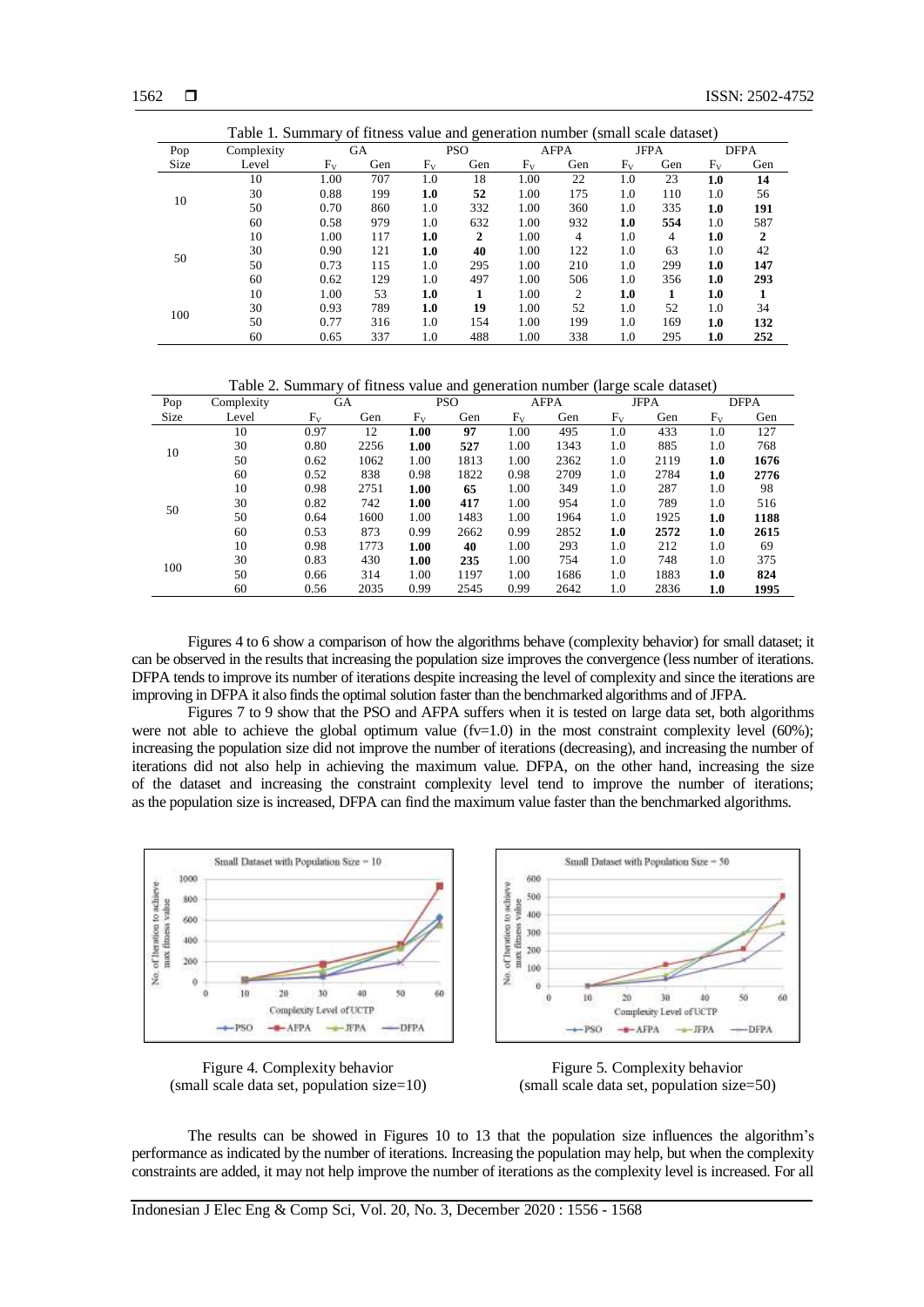1563

the test results shown in Figures 10 to 13, DFPA performs better whether its population size and complexity level are increased. As indicated, it has less iteration compared with the algorithms mentioned in the figures.







Figure 7. Complexity behavior (large scale data set, population size=10)



Figure 8. Complexity behavior (large scale data set, population size=50)



Figure 9. Complexity behavior (large scale data set, population size=100)



*New hybrid flower pollination algorithm with dragonfly algorithm and jaccard... (Ma. Shiela C. Sapul)*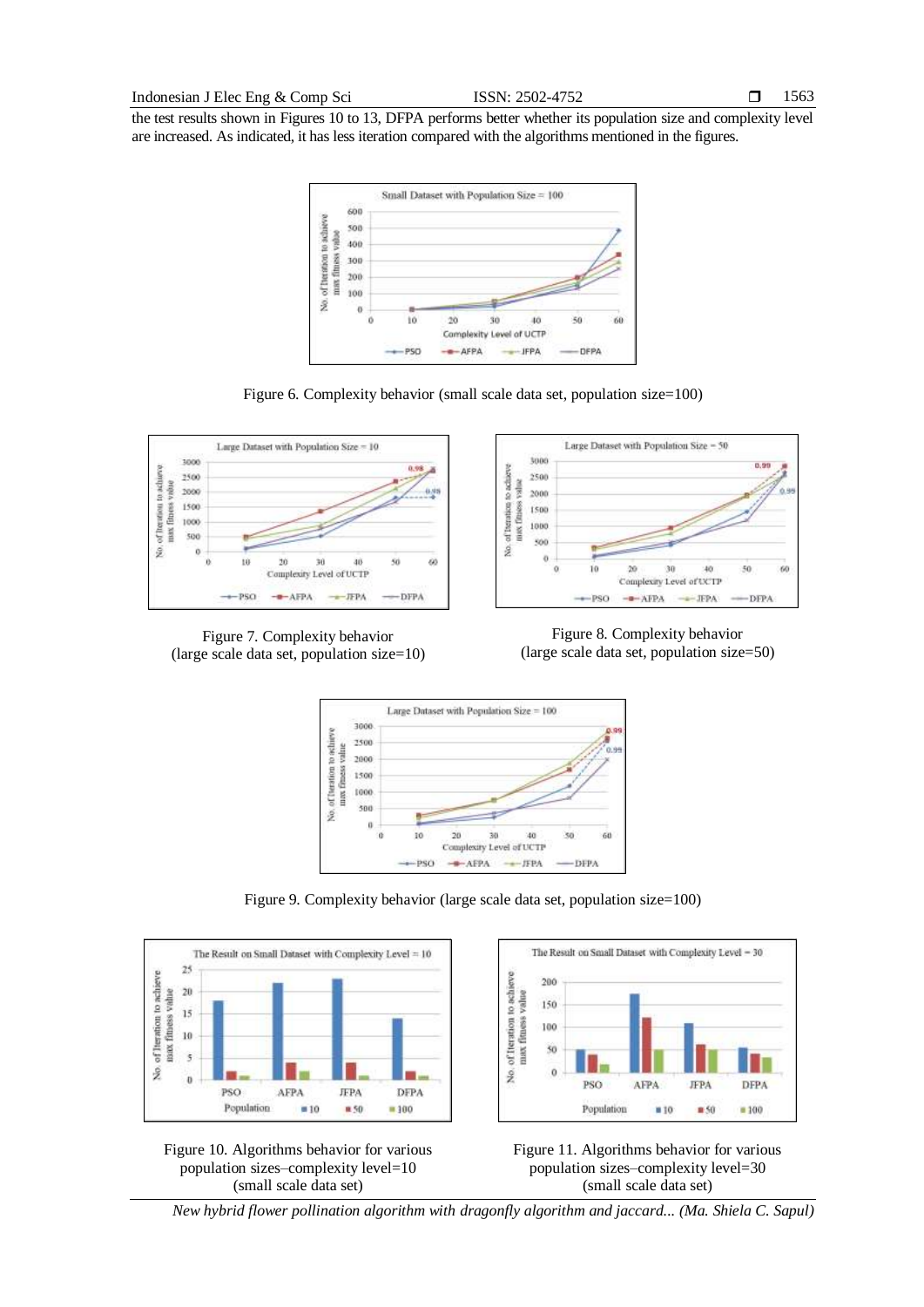

Figure 12. Algorithms behavior for various population sizes–complexity level=50 (small scale data set)





One way to test the performance of the algorithm for various population sizes is to test whether the size of the dataset affects its performance. Results in Figures 14 to 17 shows that a large dataset may affect the performance of the algorithm as indicated by a higher number of iterations required to reach the global maximum value. It should be addressed that in Figure 17 PSO and AFPA did not provide an optimal solution for the large scale dataset with complexity level equal 60 (as referred in detailed result in Table 2), therefore, the figure shows the maximum number of iteration that they can achieve their highest fitness values (less than 1.0). The dash bar in Figure 17 indicates non-optimal results (fv<1.0). Increasing the size of the population may help achieve the optimal solution, but it requires several iterations. It can also be observed from the test results that increasing the population size may not help at all some algorithms (PSO and AFPA) achieve the optimal solution because of the constraint complexity. Despite the constraint factor in improving the results by increasing the population, among the algorithms presented in the Figures, DFPA provided better results in the most constraint complexity level. Referring to the results in Tables 1 and 2, Figures 4 to 17 it can be observed that increasing the population size significantly improves the number of iterations, and referring to Table 2, increasing also the number of iterations allows the algorithm to achieve the maximum fitness value for large scale dataset. It has been observed in Figures 10 to 16, increasing the population size increases the chance of finding the optimal solution. However, for some algorithms (PSO and AFPA) increasing the population size may not improve the solution or the convergence rate because population size depends on other parameters like the difficulty of the problem or the complexity level. Also, increasing the number of iterations did not make some algorithms (PSO and AFPA) to find the maximum fitness value in the large scale dataset especially for the most complex dataset.

The performance of an algorithm can be tested in terms of the execution time. Figures 18 to 20 describe the performance of the algorithms for small scale data set at 1000 iterations. In particular, increasing the population size will result in an algorithm's execution time longer. Increasing the population size and increasing the complexity level tend not to improve the execution time. The two proposed two-hybrid FPA relatively takes a longer time compared with the AFPA, this is due to the additional operations to be performed during local pollination in JFPA, and as the optimization progresses in DFPA there is a constant update of the neighborhood in both local and global pollination.







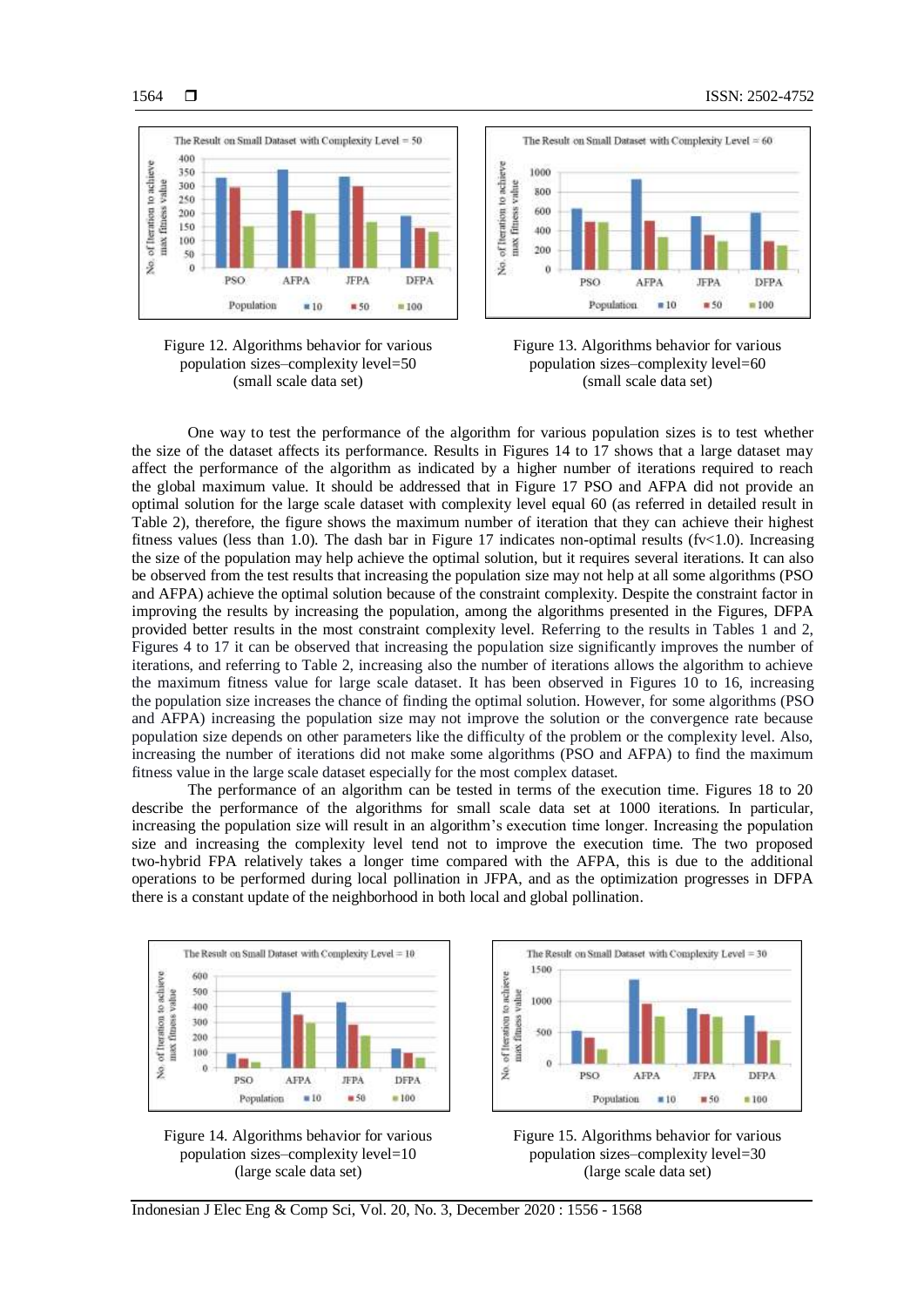

Figure 16. Algorithms behavior for various population sizes–complexity level=50 (large scale data set)



Figure 18. Execution time (small scale data set, population size=10)







Figure 19. Execution time (small scale data set, population size=50)



Figure 20. Execution time (small scale data set, population size=100)

Another way to test the performance of the algorithm in terms of the execution time is for various population sizes is to test whether the size of the dataset affects its performance. Results in Figures 21 to 23 shows that a large dataset may affect the execution time as indicated by the higher number of the execution time. Generally, increasing the population size as well as the size of the data and the number of iterations can increase the execution time for all algorithms. The two proposed two-hybrid FPA relatively takes a longer time compared with the AFPA; this is due to the same reason as stated in Figures 18 to 20.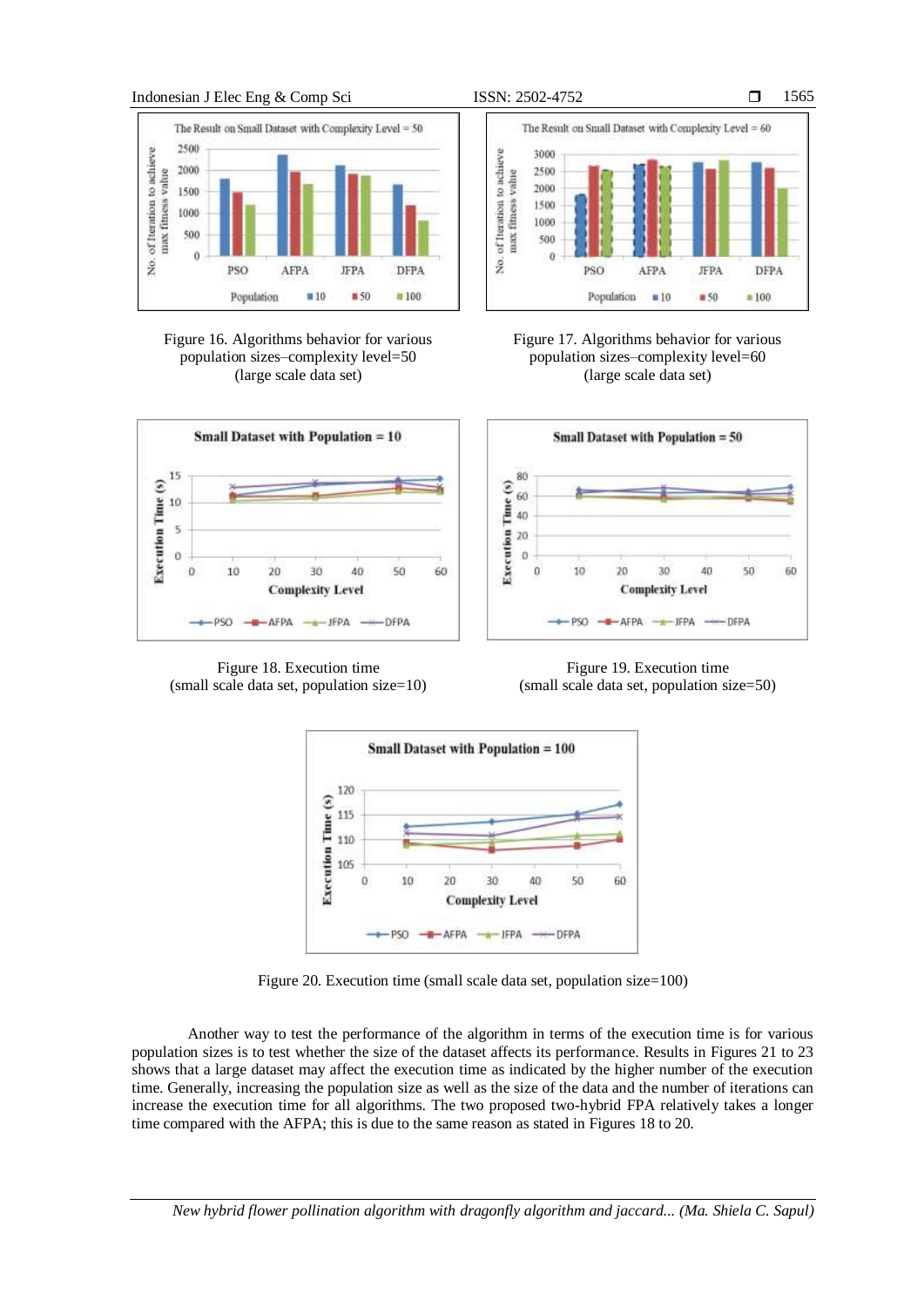

Figure 21. Execution time (large scale data set, population size=10)

Figure 22. Execution time (large scale data set, population size=50)



Figure 23. Execution time (large scale data set, population size=100)

#### **3.1. Parameter tuning of FPA**

The behavior of the original FPA is determined by the number of flowers in the population *n*, switch probability  $p$ , scaling factor, step size  $\Delta$ , and the number of iterations *i*. In this study we fix the value of the switch probability (0.80), for the scaling factor we applied the Jaccard index to enhance the local pollination process in JFPA, and to increase the diversity of the population; we applied DA's navigational behavior with DFPA. For the size of the population and the number of iterations parameters, we tried different values. By providing different values for the population size and the number of iterations allows us to test if increasing the population size can improve the algorithm's performance. Referring to the results in Tables 1 and 2, it can be observed that increasing the number of population size, it helps the performance of the algorithm even in the most constraint complexity level. It can be seen also in Figures 4 to 17 that using a different scaling factor helped the algorithm exchange the best information.

#### **4. CONCLUSION**

In the previous work Adapted-FPA (AFPA), FPA has been modified to address the limitation of FPA to solve combinatorial problems. However, when solving constrained problems, FPA suffers from slow convergence and easy to fall to local optima because of the diversity problem. This happens when the solutions generated are too similar. Another cause of the diversity problem is the ineffectiveness of the parameter settings applied. To cope up with the observed limitation in AFPA, our work proposed Hybrid AFPA with two improvements. In JFPA, the algorithm firstly improved the diversity of the population by introducing the Jaccard index in the local pollination process a strategy that can measure the similarity of the solutions for categorical datasets. In the previous work of AFPA, the fitness value was used as the scale factor to determine the similarity of the solutions. However, this is not a feasible measurement or parameter when determining the similarities for categorical data; this technique gives the local pollination a better judgment on how the solutions are similar.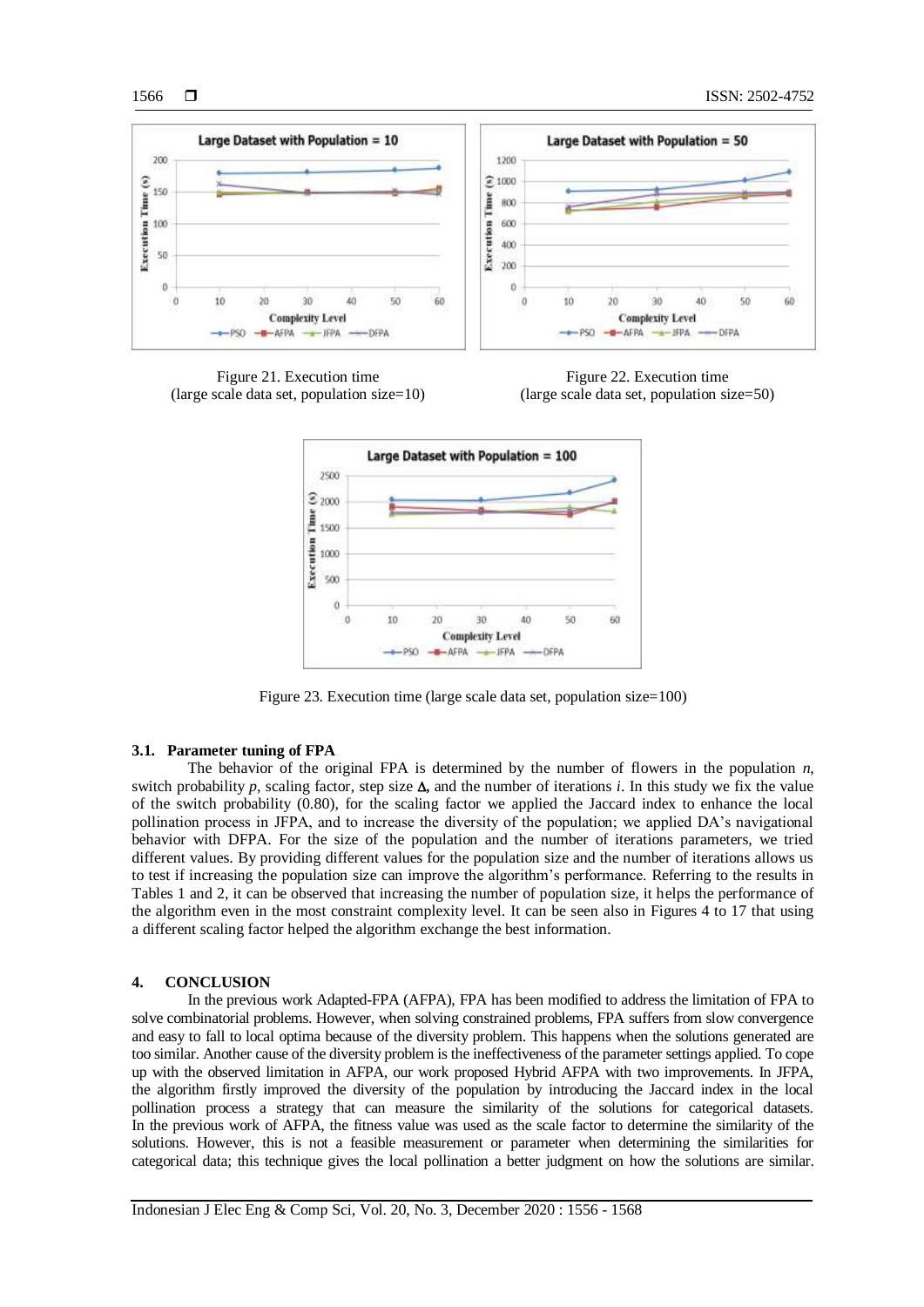### Indonesian J Elec Eng & Comp Sci ISSN: 2502-4752

Another improvement included in the JFPA is applying a selection factor that allows the selection of the local pollination for the best random flower. Therefore, JFPA can ensure that only the best random flower is used in the pollination process. As a result, this gives a chance that using the best random flower will also produce better new solutions. Another improvement is by improving the exploration and exploitation process of the AFPA, wherein we applied the navigational characteristics of the DA, which provides the DFPA a selection mechanism for making sure that solutions in the same neighborhood do not collide with each other, and is moving towards the best solution and avoiding worst solution. Likewise, the similarity factor is also used to provide the neighborhood solution to distribute the solutions into different solution subsets.

The results in both Tables and Figures 4 to 17 show that both JFPA and DFPA outperform AFPA, DFPA's performance proves its ability to adaptively search the solution space for the most promising solution for solving UCTP when compared to similar approaches and better than the other variants of the AFPA. DFPA converges faster but has a higher execution time compared with AFPA and JFPA as reported in Figures 18 to 23. It can be also considered that execution time is affected by several factors, such as algorithms can work differently on different input size or the size of the data, CPU waiting time and other programs that might be running in parallel. Our future work will focus on improving the performance of Hybrid FPA by further researching on developing the parallel version of the Hybrid FPA to speed up computation time. Also, it is feasible to include an internal memory for the personal best and neighbor best that is available in PSO to help improve the search process in DFPA.

#### **REFERENCES**

- [1] Murphy, J., & Sutter, R., "School Scheduling by Computer," the Story of GASP, 1964.
- [2] Colorni, A., Dorigo, M., & Maniezzo, V., "Genetic algorithms: A new approach to the timetable problem," In *NATO ASI Series*, *Combinatorial Optimization*, vol. F82, pp. 235-239, Springer, Berlin, Heidelberg, 1992.
- [3] Li, D. C., Hsu, P. H., & Chang, C. C., "A genetic algorithm-based approach for single-machine scheduling with learning effect and release time," *Mathematical Problems in Engineering,* vol. 2014, pp. 1-12, 2014.
- [4] Poorjafari, V., Yue, W. L., & Holyoak, N., "A comparison between genetic algorithms and simulated annealing for minimizing transfer waiting time in transit systems," *International Journal of Engineering and Technology*, vol. 8, no. 3, pp. 216-221, 2016.
- [5] Budhi, G. S., Gunadi, K., & Wibowo, D. A., "Genetic Algorithm for Scheduling Courses," In *International Conference on Soft Computing, Intelligence Systems, and Information Technology*, pp. 51-63, Springer, Berlin, Heidelberg, 2015.
- [6] Kadam, V. J., Upadhye, S. V., & Laddha, M. D., "Implementation of University Sports Time table Scheduling using Genetic Algorithm-A Case Study," *International Journal of Advance Foundation and Research in Science & Engineering (IJAFRSE),* vol. 1, 2015.
- [7] R. Eberhart and J. Kennedy, "A new optimizer using particle swarm theory," *MHS'95. Proceedings of the Sixth International Symposium on Micro Machine and Human Science*, Nagoya, Japan, pp. 39-43, 1995. doi: 10.1109/MHS.1995.494215.
- [8] S. F. H. Irene, S. Deris and M. H. S. Zaiton, "A Study on PSO-Based University Course Timetabling Problem," *2009 International Conference on Advanced Computer Control*, Singapore, pp. 648-651, 2009, doi: 10.1109/ICACC.2009.112.
- [9] Shu-Chuan Chu, Yi-Tin Chen and Jiun-Huei Ho, "Timetable Scheduling Using Particle Swarm Optimization," *First International Conference on Innovative Computing, Information and Control-Volume I (ICICIC'06)*, Beijing, pp. 324-327, 2006. doi: 10.1109/ICICIC.2006.541.
- [10] Chen, R. M., & Shih, H. F., "Solving university course timetabling problems using constriction particle swarm optimization with local search," *Algorithms*, vol. 6, no. 2, pp. 227-244, 2013.
- [11] Yang, X. S., "Flower pollination algorithm for global optimization. In *International conference on unconventional computing and natural computation,* pp. 240-249, Springer, Berlin, Heidelberg, 2012.
- [12] Yang, X. S., Karamanoglu, M., & He, X., "Flower pollination algorithm: a novel approach for multiobjective optimization," *Engineering Optimization*, vol. 46, no. 9, pp. 1222-1237, 2014.
- [13] BoussaïD, I., Lepagnot, J., & Siarry, P., "A survey on optimization metaheuristics," *Information sciences*, vol. 237, pp. 82-117, 2013.
- [14] Dokeroglu, T., et al., "A survey on new generation metaheuristic algorithms," *Computers & Industrial Engineering*, vol. 137, 2019.
- [15] M. S. C. Sapul, R. Setthawong and P. Setthawong, "Adapted Flower Pollination Algorithm for Lecturer-Class Assignment," *2019 International Conference of Artificial Intelligence and Information Technology (ICAIIT)*, Yogyakarta, Indonesia, pp. 315-321, 2019. doi: 10.1109/ICAIIT.2019.8834620.
- [16] A. Phuang, "The flower pollination algorithm with disparity count process for scheduling problem," *2017 9th International Conference on Information Technology and Electrical Engineering (ICITEE)*, Phuket, pp. 1-5. 2017. doi: 10.1109/ICITEED.2017.8250497.
- [17] D. Chakraborty, S. Saha and O. Dutta, "DE-FPA: A hybrid differential evolution-flower pollination algorithm for function minimization," *2014 International Conference on High Performance Computing and Applications (ICHPCA)*, Bhubaneswar, pp. 1-6, 2014. doi: 10.1109/ICHPCA.2014.7045350.
- [18] Salgotra, R., & Singh, U., "Application of mutation operators to flower pollination algorithm," *Expert Systems with Applications*, vol. 79, no. 112-129, 2017.

*New hybrid flower pollination algorithm with dragonfly algorithm and jaccard... (Ma. Shiela C. Sapul)*